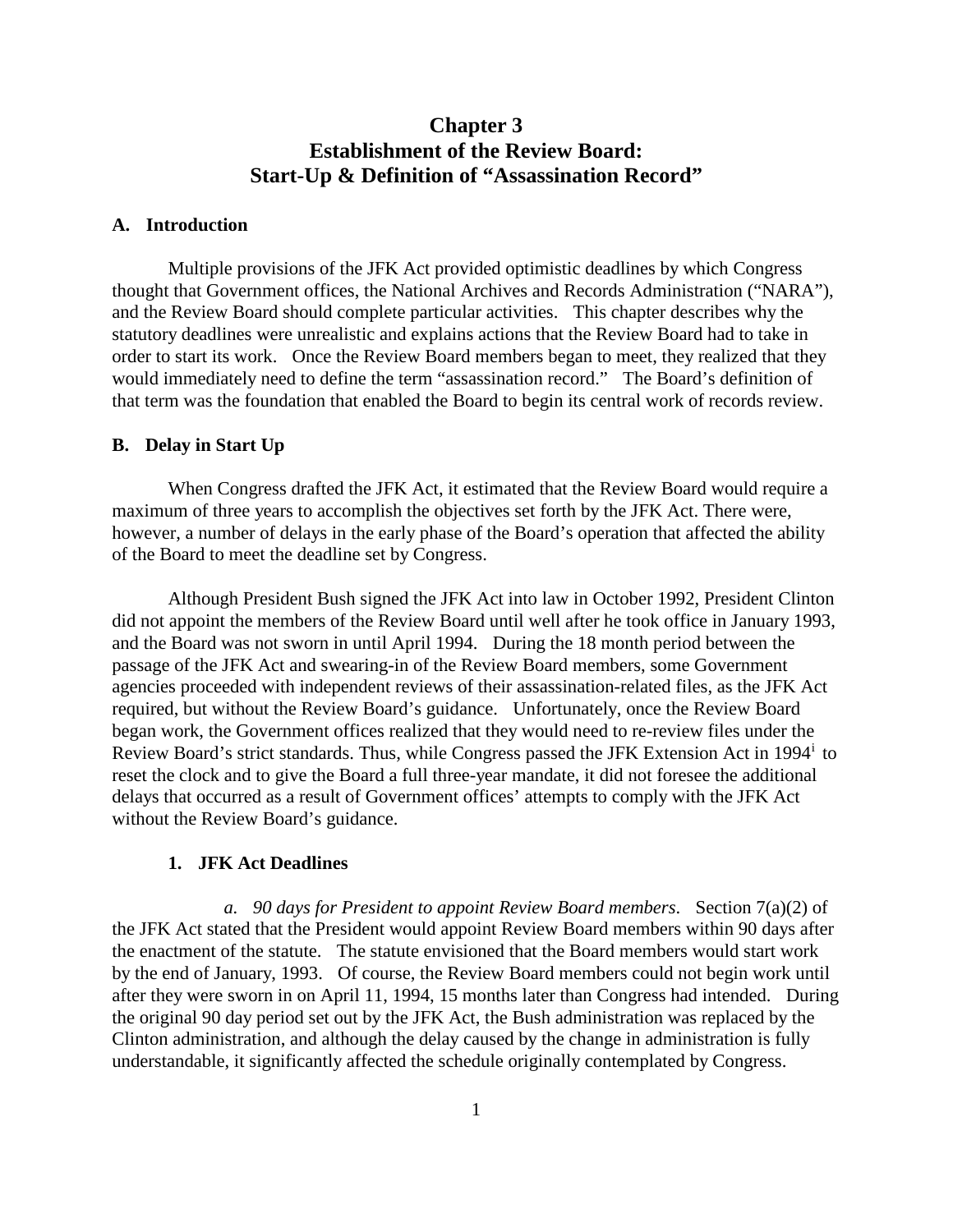*b. 300 days for NARA to establish JFK Collection*. As the previous chapter explains, section 4 of the JFK Act instructed NARA to establish the JFK Collection within 300 days after Congress enacted the Act. On August 23, 1993, exactly 300 days after the enactment of the JFK Act, NARA officially opened the JFK Collection.

Congress had wanted the JFK Collection to include *all* Federal Government records concerning the assassination, with the exception of those very few records that it believed the Review Board would need to review. Given that most agencies had not processed their records by August 23, 1993, the JFK Collection obviously did not include the bulk of the assassination records that would ultimately make their way to Collection. On that day, the JFK Collection did include some records from the Warren Commission, the HSCA, the Secret Service, the Securities and Exchange Commission, the United States Information Agency, and the Criminal, Civil, and Civil Rights Divisions of the Department of Justice.<sup>[ii](#page-11-0)</sup>

*c. 300 days for Government offices to review, identify, and organize assassination records*. Section 5 of the JFK Act required each Government office to review, identify and organize assassination records within its custody. $\overline{ii}$  No government office completed its work within the 300 day time line that the statute envisions, and as of this writing (August 1998), some Government offices still have not reviewed, identified, and organized all assassination record within their custody.

As chapter 2 of this Report explains, the Act specifically required each Government office to: (1) determine which of its records fit within the statutory definition of assassination records, (2) determine which of its assassination records contained information from another Government office and consult with the other Government office concerning the information in the record, (3) determine which of its assassination records it could release, unredacted, to the public, (4) determine which of its assassination records were eligible for withholding under Section 6 of the Act, and then prepare those records for review by the Review Board.<sup>[iv](#page-11-2)</sup> To the extent that a Government office had "any uncertainty" as to whether its records were "assassination record[s] governed by" the JFK Act, the Act directed the Government office to transmit the records to the Review Board for a determination as to whether the records were, indeed, assassination records. $v$ 

Federal agencies, particularly the CIA and FBI, were not able to review and process the statutorily-defined "assassination records" in the time allotted and to make them available for Review Board action. Moreover, even if Government offices had been able to meet the 300 day deadline, the lateness of the appointment of the Review Board prohibited Federal agencies from obtaining early guidance from the Review Board on the questions of the definition of "assassination record" and the standards for postponements under Section 6 of the JFK Act.

Congress did realize that agencies would begin their JFK Act compliance before the Review Board began to operate, but as the Senate Report on the JFK Act states, they hoped that the pre-Review Board compliance would not cause additional delays.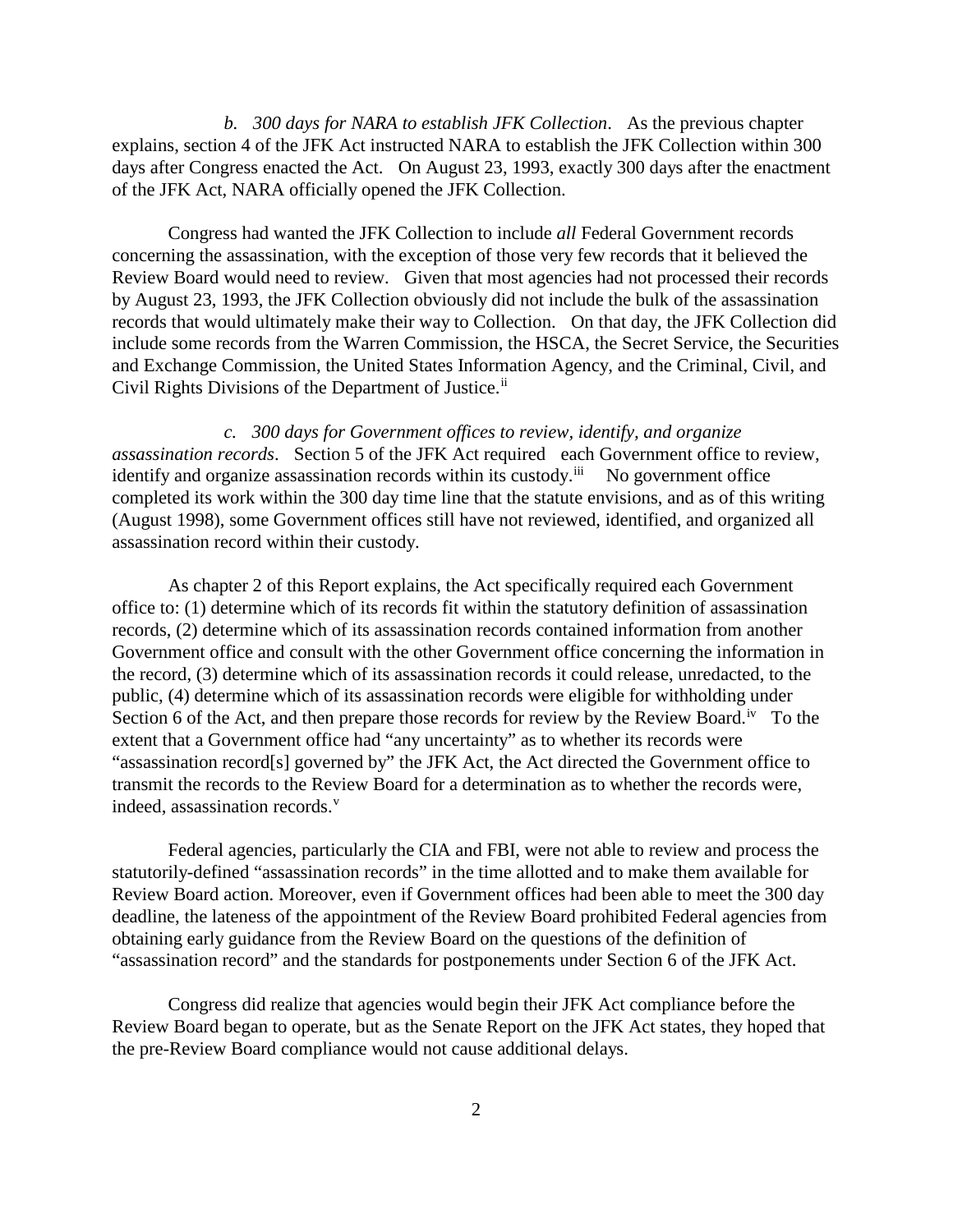There is a sufficient volume of known assassination records [for the agencies] to organize and review at the outset. However, it is intended that the Review Board issue guidance to assist in articulating the scope or universe of assassination records as government offices and the Review Board undertakes their responsibilities. Such guidance will be valuable notwithstanding the fact that government offices will begin to organize and review their records before the Review Board is established. Government offices are required to begin the review and disclosure of records upon enactment to expedite public access to the many records which do not require additional review or postponement. However, the ultimate work of the Review Board will involve not only the review of records recommended for postponement, but requiring government offices to provide additional information and records, where appropriate. Guidance, especially that developed in consultation with the public, scholars, and affected government offices, will prove valuable to ensure the fullest possible disclosure and create public confidence in a working definition that was developed in an independent and open manner.<sup>[vi](#page-11-4)</sup>

Unfortunately, once the Review Board did provide guidance to the agencies, much initial work of the agencies needed to be revised, which, in turn, slowed down their processing and re-reviewing of assassination records. In addition, the protracted start-up of the Review Board, which resulted from certain statutory restrictions and requirements, prevented the Review Board from being able to engage in the efficient review of records until the second half of its first year.

In summary, the agencies, for different reasons, had not completed the work assigned to them by the JFK Act. The Review Board attributed such delays by the CIA and the FBI not to any intended disregard or disrespect for the law, but to an enormous volume of work that they had not been able to complete within the short deadlines provided by Congress.

*d. 3 years for Board to complete work*. The JFK Act envisioned that the Review Board could start up, complete its work, and close down within 3 years. The Act, however,

contained certain provisions that considerably slowed the early phase of the Review Board's operation and delayed the point at which it could operate effectively in its review of records. As an independent agency, the Board had to locate and construct office space that was suitable for the storage of classified material. At the same time, the Board had to hire a staff and get it cleared at the Top Secret level. Significantly, the JFK Act provides that the Review Board could not hire (or detail) individuals employed by other Federal agencies.

Due to the above-referenced provisions, the Review Board did not have enough staff members to begin to review and process Government records until the beginning of 1995 -- two and ½ years after President Bush signed the JFK Act.

Finally, as Part II of this Report explains in detail, the review of Federal records related to the assassination proved to be a lengthy and time-consuming process. The JFK Act was unduly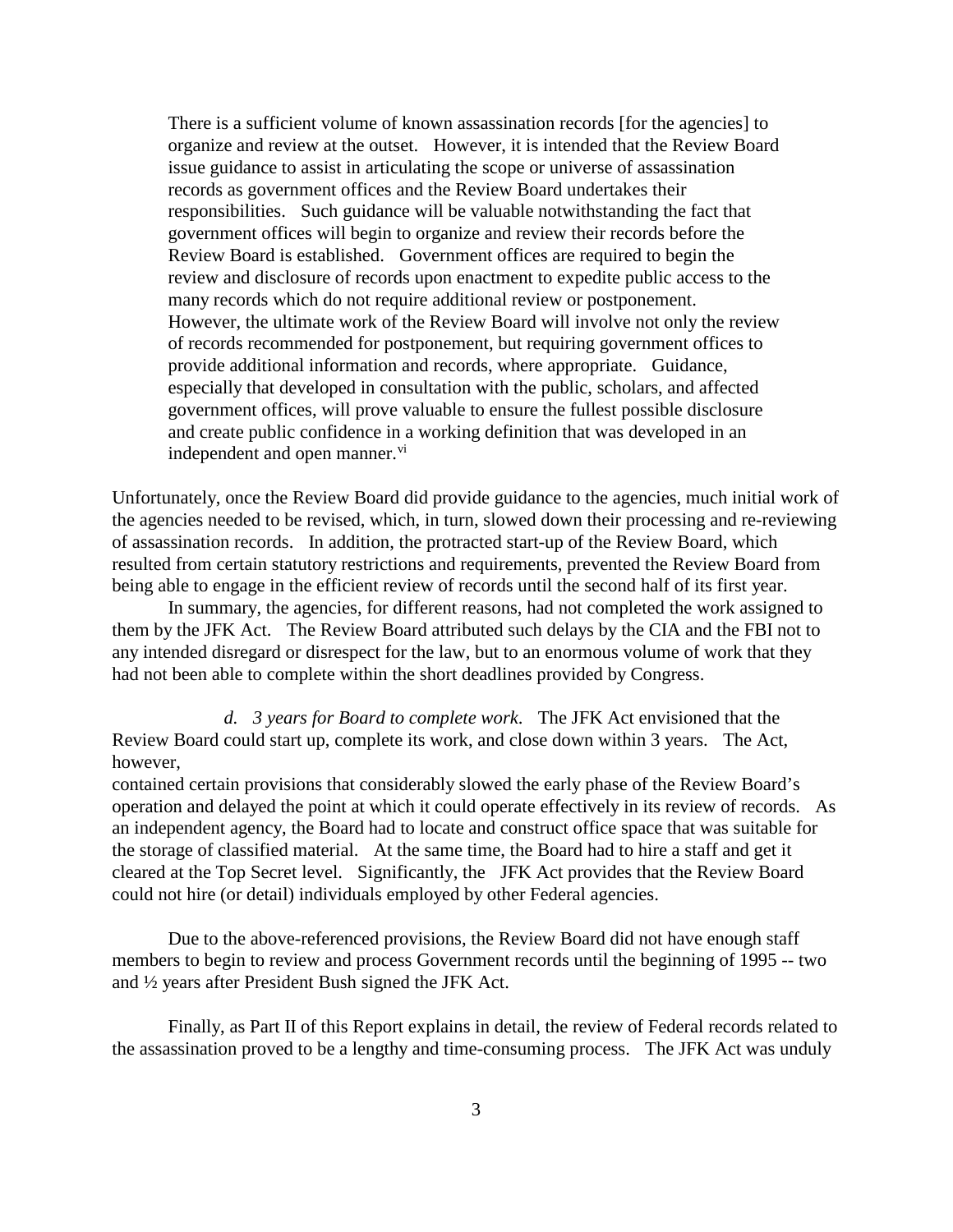optimistic regarding the time that would be required to fulfill the Review Board's mandate as set forth by Congress. Neither Congress nor anyone else could have sufficiently appreciated the volume and complexity of work that would be required for the Review Board to complete the work mandated by Congress.

By the spring of 1996, the Review Board believed that in order for it to be faithful to its historical responsibility and commitment to release to the public all known assassination records, it required an additional year. Therefore, it recommended to Congress that the JFK Act be extended for one year.

### **2. Passage of H.R. 1553**

On May 8, 1997, H.R. 1553 was introduced by Congressman Dan Burton (R-IN). H.R. 1553, a bill that would amend the JFK Act to provide one additional year for the Review Board to complete its work, was co-sponsored by Congressman Louis Stokes (D-OH) and Congressman Henry Waxman (D-CA).

On June 4, 1997, the National Security, International Affairs, and Criminal Justice Subcommittee, of the House Government Reform and Oversight Committee held a hearing on H.R. 1553. The Honorable Louis Stokes, Review Board Chair Tunheim, writer Max Holland, and teacher Bruce Hitchcock all testified in support of H.R. 1553. On July 3, 1997, President Clinton signed H.R. 1553 into law, thus extending the authorization of the Review Board for one additional year, to September 30, 1998.

Following the passage of H.R. 1553, the Review Board was required by the Committee on Government Reform and Oversight to provide monthly reports regarding its status and projected completion of its mandate. Beginning in August 1997, each month the Review Board sent updates to the Committee Chairman, Congressman Dan Burton (R-IN).

As this Report evidences, the Review Board used its additional year to complete its work in a careful and thorough manner and it terminated its operations, as promised, on September 30, 1998.

### **C. Defining assassination record**

In order for the Review Board to begin the declassification of records related to the assassination of President Kennedy, it first had the task of establishing the definition of an "assassination record."

### **1. Statutory Definition of "Assassination Record"**

As Chapter 2 of this Report explains, the JFK Act defined "assassination record" as a record "related to the assassination of President John F. Kennedy, that was created or made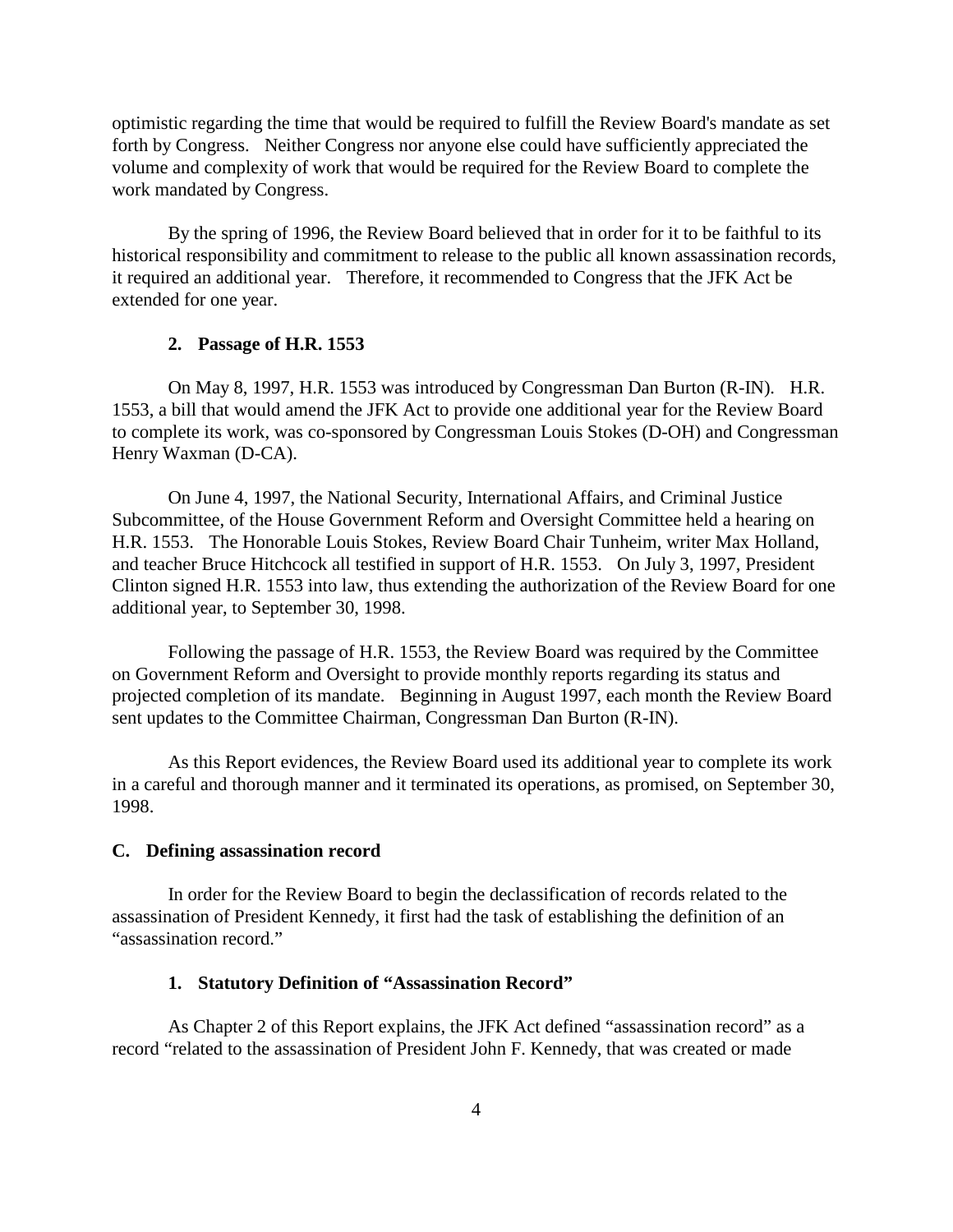available for use by, obtained by, or otherwise came into possession of" the Federal Government (or state or local law enforcement offices that assisted in an investigation of President Kennedy's assassination).<sup>[vii](#page-11-5)</sup> Congress noted specifically that "assassination records" encompassed records relating to the Kennedy assassination among the files of the Warren Commission, the Rockefeller Commission, the Pike Committee, the House Select Committee on Assassinations (the "HSCA"), the Library of Congress, the National Archives, "any Presidential Library," "any Executive agency," "any independent agency," and "any other office of the Federal Government," as well as "any state or local law enforcement office" that assisted in an inquiry into the assassination of President Kennedy.<sup>[viii](#page-11-6)</sup>

The Senate Report on the JFK Act explains that Congress carefully crafted its definition but expected that the Review Board would need to further define the term.

The definition of assassination records is a threshold consideration for the successful implementation of the Act. Its scope will be the barometer of public confidence in the release of assassination records. While the records of past presidential commissions and congressional committees established to investigate the assassination of President Kennedy are included as assassination records under this Act, *it is intended and emphasized that the search and disclosure of records under this Act must go beyond those records.* While such records are valuable, they reflect the views, theories, political constraints and prejudices of past inquiries. Proper implementation of this Act and providing the American public with the opportunity to judge the surrounding history of the assassination for themselves, requires including not only, but going beyond, the records of the Warren and Rockefeller Commissions, and the Church and House Select Assassination Committees.[ix](#page-11-7)

The JFK Act explicitly empowered the Review Board to decide "whether a record constitutes an assassination record."<sup>[x](#page-11-8)</sup> The Review Board took seriously its obligation to instill public confidence by searching for assassination records that fell outside the scope of previous investigations, but before the Review Board could embark on its search for such records, however, it had to grapple with the question of how far reaching its search should be.

# **2. Congressional Intent Concerning Definition**

Having directed the Review Board to further define the term "assassination record," Congress specifically gave the Review Board the power to issue interpretive regulations.<sup>[xi](#page-11-9)</sup> The legislative history of the Act explains why Congress thought that the Review Board -- and not the Congress -- had to define the term.

The term "assassination record" was not more specifically defined by the Committee because to do so before more is known about the universe of records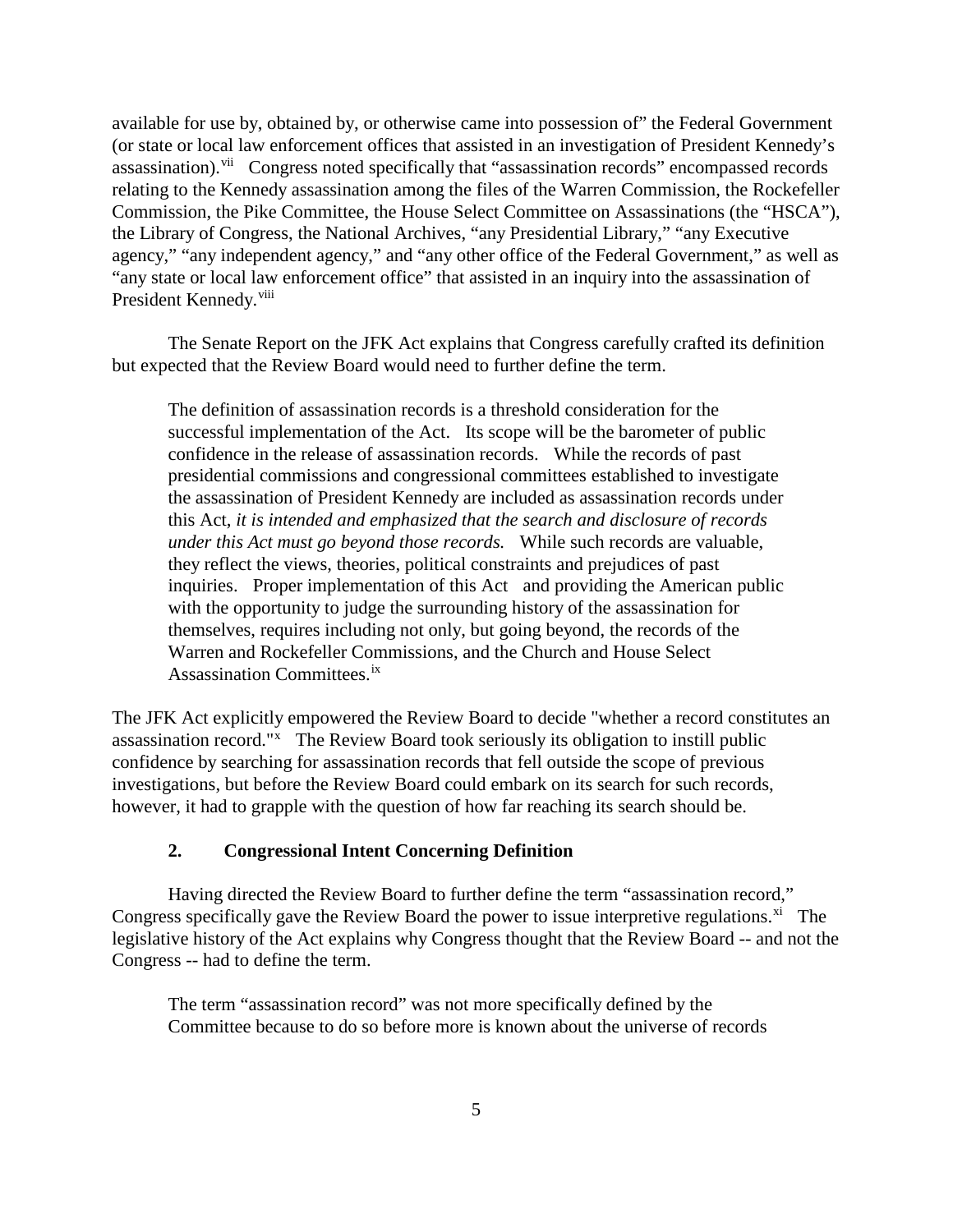would have been premature, and would have further injected the government between the records and the American public.<sup>[xii](#page-11-10)</sup>

The Congress was so interested in how the Review Board would define "assassination record" that it requested each Board member to provide written answers to the following question as part of the confirmation process:

The definition of "assassination records" contained in the Records Review Act establishing this Board was intentionally left very broad. What kinds of criteria and factors will you use in determining whether or not a document or other item will fall within the definition?

The Review Board members all answered that they favored a broad definition of the term, but each recognized that the Board members would, in Judge Tunheim's words, have to "more fully understand the scope of the potential records before attempting to define the term."<sup>xiii</sup> Congress also asked the Review Board members to respond to questions concerning assassination records in the possession of private citizens, as well as questions concerning the Board's authority to administer oaths and subpoenas and grant immunity to witnesses in furtherance of compelling disclosure of assassination records from private and foreign sources.<sup>[xiv](#page-11-12)</sup>

# **3. Review Board's early deliberations and draft definition**

On July 12, 1994, at one of the Review Board's first meetings, they began to consider the scope of their definition of "assassination record." At that meeting, the Board members agreed that they would need to conduct more research before they would be able to craft a definition as Congress intended. The purpose of the Review Board's October 11, 1994, public hearing was to gather public input on how to define the term. At that hearing, members of the public encourage the Board to define the term broadly. By mid-November 1994, only weeks after the Board's senior staff had begun work, the senior staff members were circulating draft definitions of this crucial statutory term. The Review Board and their senior staff spent most of the month of December, 1994 discussing the most important provisions of the definition, including provisions about whether certain types of records were relevant to the assassination, whether assassination artifacts should become part of the JFK Collection, and whether the Collection could include copies of original documents.

The Review Board members ultimately decided on a proposed definition and decided to publish the draft in the *Federal Register* in an attempt to solicit public comment. The January 8, 1995, *Federal Register* contains the Board's proposed definition.

### **2. Comments from Public**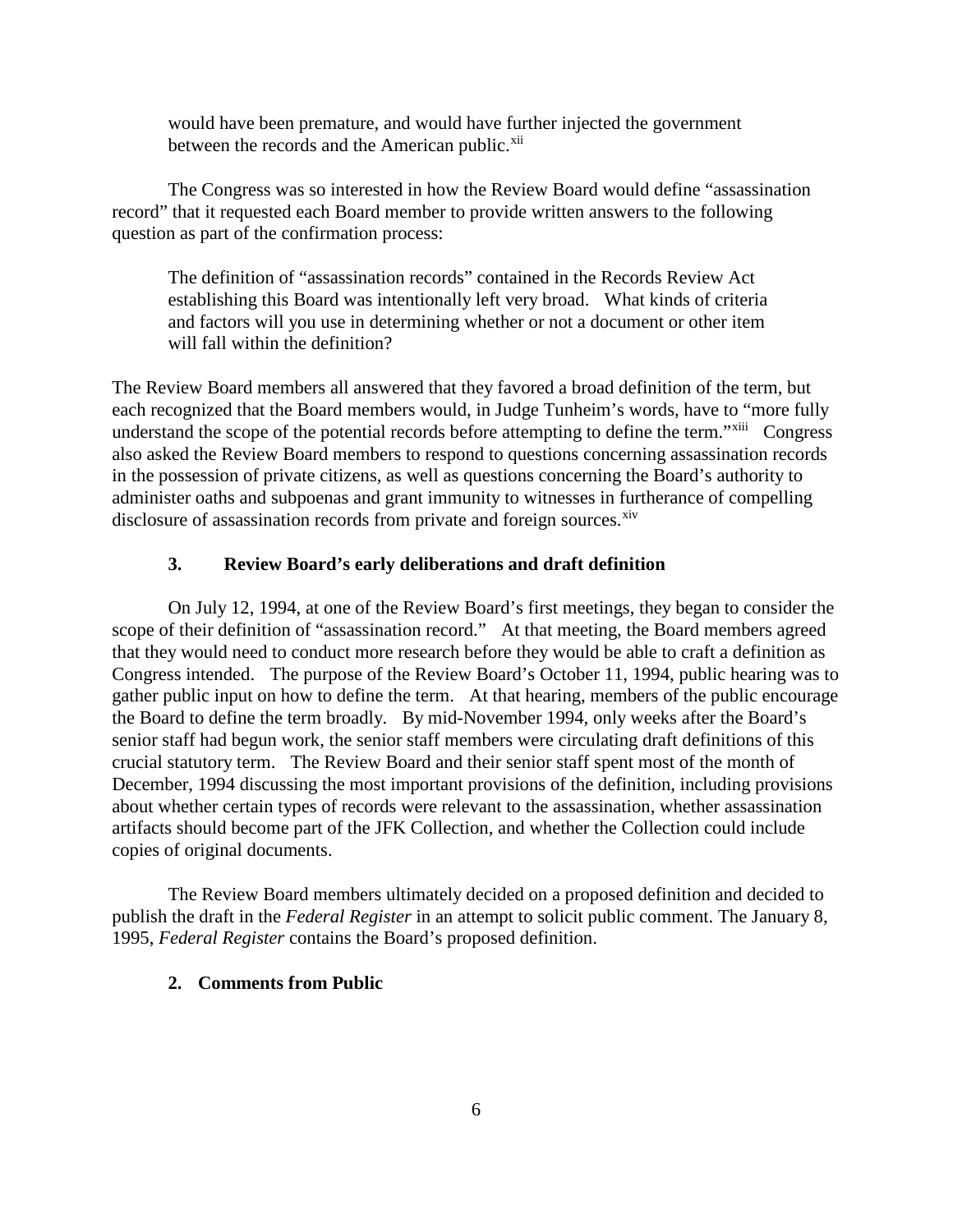With their proposed definition complete, the Board members began to seek comments from members of the public and from representatives of other Government agencies on the definition.

#### *a. Notice and Comment*

The Review Board sought public comment on its proposed definition and set a 30 day period for the purpose of receiving written comments.<sup>[xv](#page-11-13)</sup> The Review Board received written comments on its proposed definition from numerous federal agencies, state and local government entities, and individuals.

The Review Board found very helpful the thoughtful and, in many cases, very detailed comments submitted on the proposed definition. Nearly all of the commentators supported the comprehensiveness and flexibility of the Board's definition. Submitters made both substantive and technical suggestions, many of which were incorporated into the final definition. Commentators addressed a broad range of concerns, such as whether the Board's proposed definition was too broad or too vague, and whether the Board should provide a list of names and subjects that, to the extent they appeared in documents, would presumptively be assassination records. The Board also received comments about whether the definition should cover state and local government records, private records, and assassination artifacts.

#### *b. Public Hearings*

The Review Board also heard testimony at public hearings on aspects of the proposed interpretive regulations. In these public hearings, the Review Board received testimony from NARA and the FBI on the scope of the definition. Members of the public also offered comments on the Board's proposed definition.

The Review Board carefully considered all comments and created its final draft of the definition. The Board discussed its final draft at a public meeting, and explained how it had incorporated many of the comments received by the Review Board on the proposed definition.

The Review Board's *Federal Register* notice establishing the final definition of the term "assassination record" summarized the principal substantive comments received and the Review Board's responses to those comments.<sup>xvi</sup>

## **3. Definition**

The Review Board's final definition of an "assassination record" was published in the *Federal Register* on June 28, 1995.

As the Supplementary Information accompanying the proposed definition stated, the Review Board's goal in issuing the guidance was: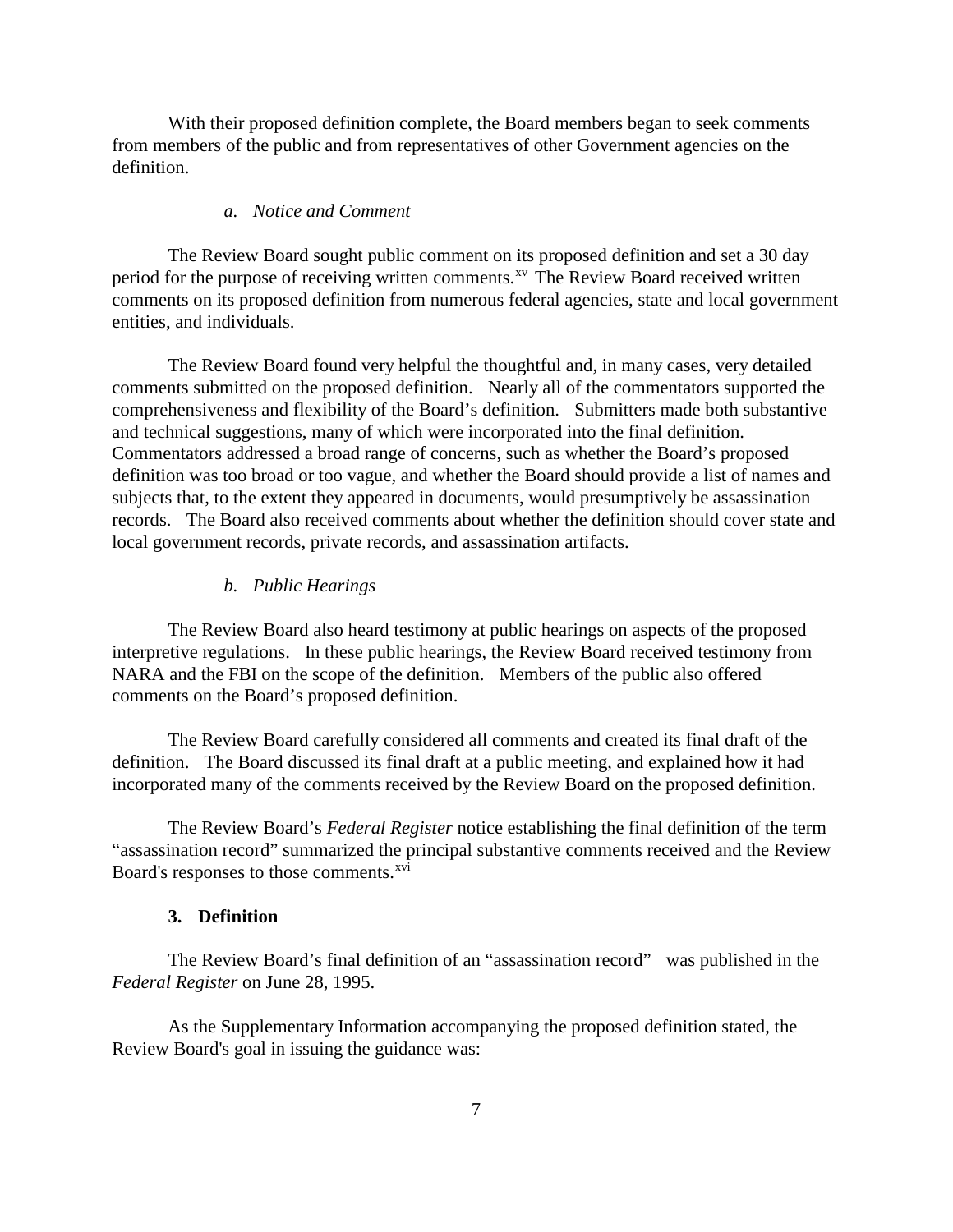to implement congressional intent that the JFK Collection contain 'the most comprehensive disclosure of records related to the assassination of President Kennedy.'<sup>[xvii](#page-11-15)</sup> The Board is also mindful and on subsequent investigations and inquiries into it.<sup>xviii</sup> of Congress's instruction that the Board apply a 'broad and encompassing' working definition of "assassination record" in order to achieve the goal of assembling the fullest historical record on this tragic event in American history and on the investigations that were undertaken in the assassination's aftermath. The Board recognizes that many agencies have already begun to organize and review records responsive to the [JFK Act] even before the Board was appointed and began its work. Nevertheless, the Board's aim is that this guidance will aid in the ultimate assembly and public disclosure of the fullest possible historical record on this [t](#page-11-16)ragedy

The Review Board's definition intended "to identify comprehensively the range of records reasonably related to the assassination of President Kennedy and investigations undertaken in its aftermath," and "to aid in the consistent, effective, and efficient implementation of the JFK Act and to establish procedures for including assassination records in the JFK Assassination Records Collection established by Congress and housed at NARA's facility in College Park, Maryland."[xix](#page-11-17)

*a. Scope of assassination record*. [xx](#page-11-18) The Board ultimately determined that any records that were "reasonably related" to the assassination would be assassination records. [T]he Review Board believed that its mandate from Congress was to assemble all materials reasonably related to the assassination in the JFK Collection.

Section 1400.1 of the Board's final definition of "assassination record" definition reads as follows,

(a) An *assassination record* includes, but is not limited to, all records, public and private, regardless of how labeled or identified, that document, describe, report on, analyze, or interpret activities, persons, or events reasonably related to the assassination of President John F. Kennedy and investigations of or inquiries into the assassination. (b) An *assassination record* further includes, without limitation:

- - (1) All records as defined in Sec. 3(2) of the JFK Act;

(2) All records collected by or segregated by all federal, state, and local government agencies in conjunction with any investigation or analysis of or inquiry into the assassination of President Kennedy (for example, any intra-agency investigation or analysis of or inquiry into the assassination; any inter-agency communication regarding the assassination; any request by the House Select Committee on Assassinations to collect documents and other materials; or any inter- or intra-agency collection or segregation of documents and other materials);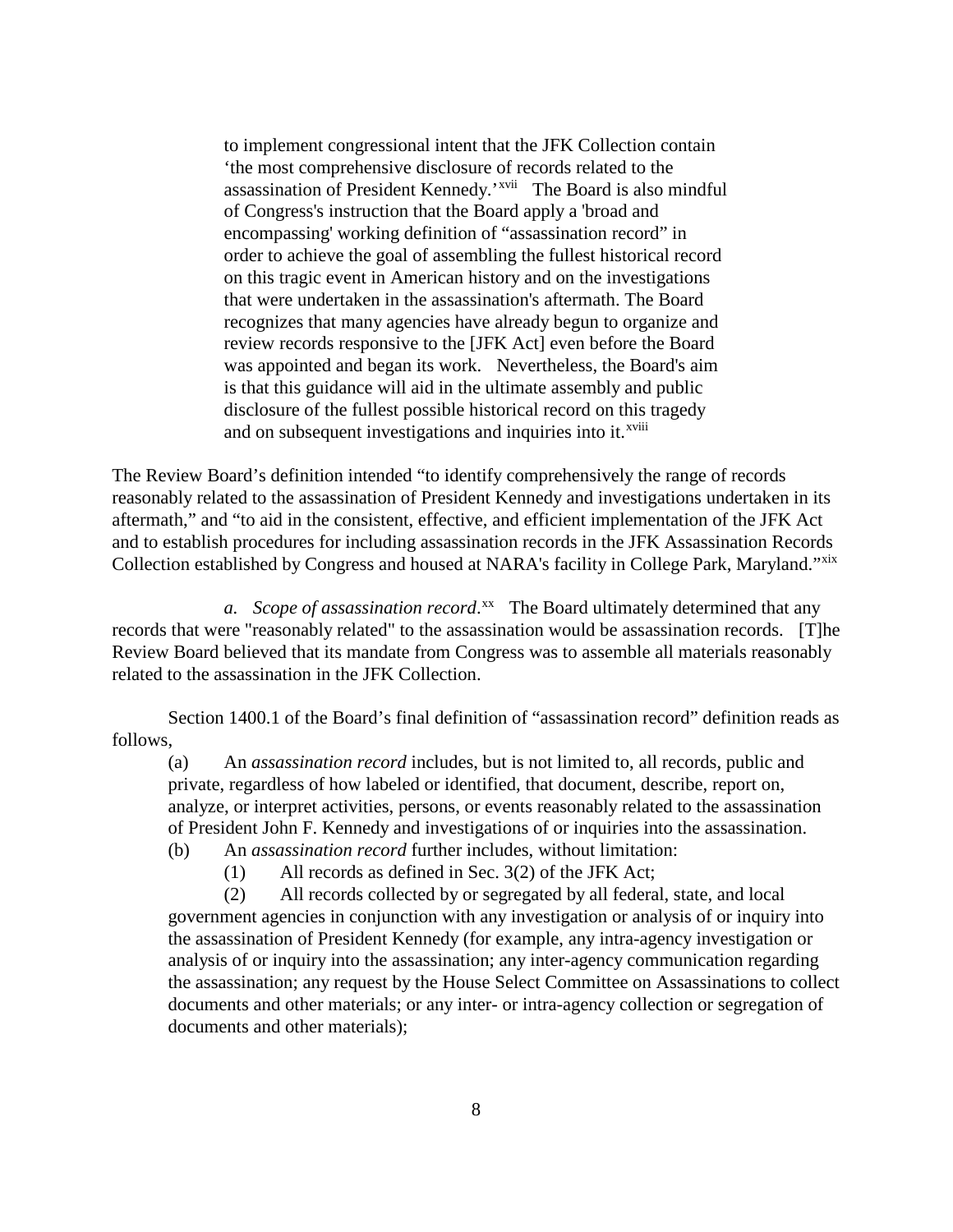(3) Other records or groups of records listed in the Notice of Assassination Record Designation, as described in §1400.8 of this chapter.

b. Scope of additional records and information.<sup>xxi</sup> The Review Board determined that it would request additional records and information when necessary for identifying, evaluating, or interpreting assassination records, including assassination records that agencies may not have initially located or identified. The Review Board's regulatory definition included a description of some items the Review Board might request from Government agencies that included background information about how the agencies operate and, in particular, how they performed their declassification review.

*c. Sources of assassination records and additional records and information.[xxii](#page-11-20)*  The Review Board sought to cast a very wide net in terms of where they might locate assassination records. The Board's regulation, therefore, allows the Board to seek assassination records in the possession of all Federal Government entities, all state and local government entities, private individuals, private institutions, all courts, and all foreign governments.

*d. Types of materials included in scope of assassination record and additional records and information.xxiii*The Review Board tried to be as inclusive as possible in identifying the type of material it could seek for inclusion in the JFK Collection, and it included papers, maps, and other documentary material, photographs, motion pictures, sound and video recordings, machine readable information in any form, and artifacts.

The Board further required that, in accordance with the JFK Act, assassination records be released in their entirety unless the Review Board sustained agency postponements.<sup>xxiv</sup> The *xxvii* assassination records. Review Board's extensively defined when the Review Board would be willing to accept copies of assassination records in lieu of original assassination records for the JFK Collection.<sup>xxv</sup> Finally, The Review Board established procedures for placing artifacts in the JFK Collection,*[xxvi](#page-11-24)* and the Review Board e[st](#page-11-25)ablished a procedure by which it would designate records as

## **D. Conclusion**

Congress underestimated the enormity of the Review Board's task.cords, was underestimated. The delay in the Board's appointment and funding, combined with unrealistic deadlines that the JFK Act placed upon the Board and the Federal agencies all contributed to a beginning that was less than ideal. In addition the Review Board had to finalize the definition of an "assassination record" with great care, and in a timely manner. The Review Board did, however, overcome its early challenges, and ultimately was pleased that it had made careful initial decisions that paved the way for a significant increase in productivity later.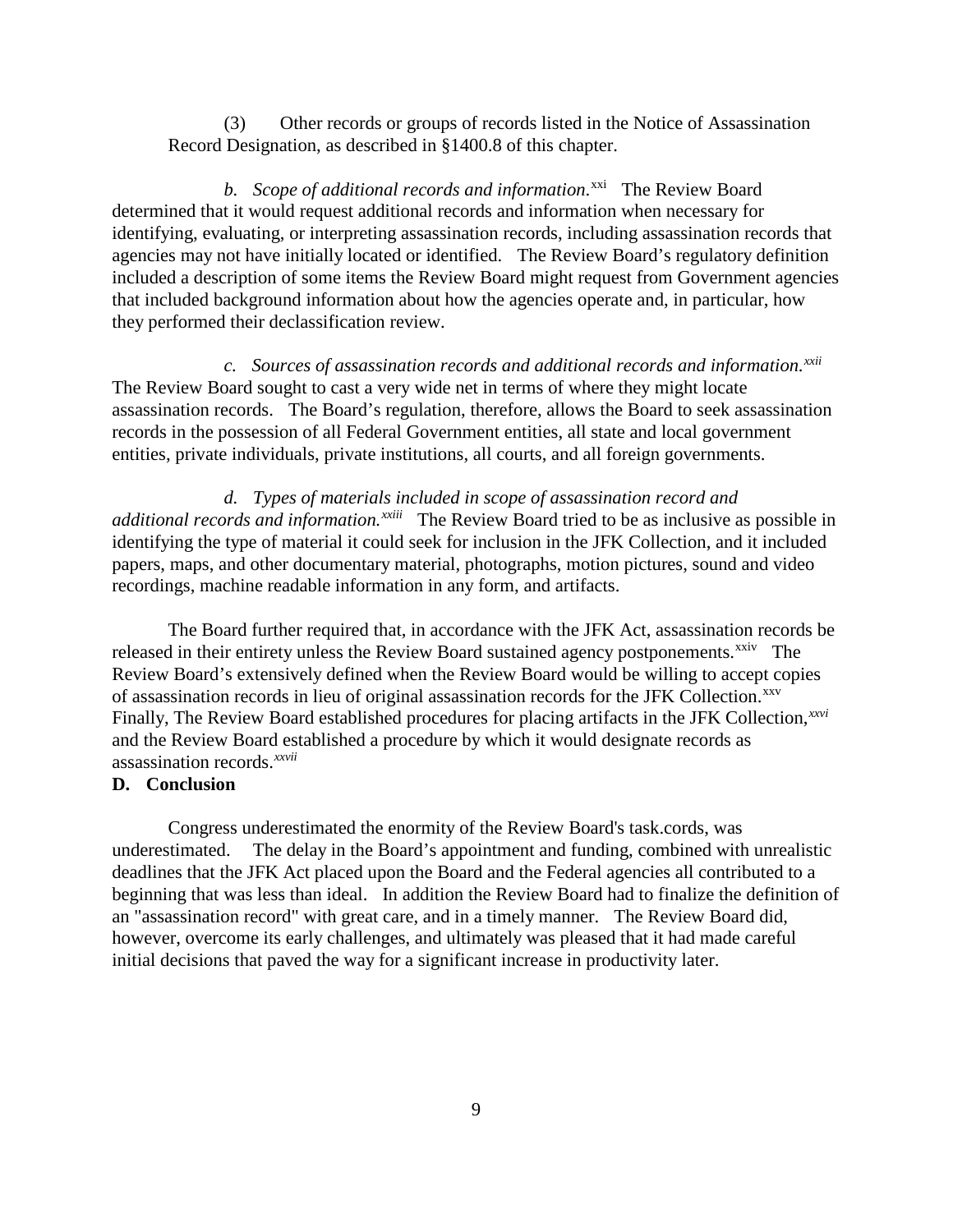# **CHAPTER 3 ENDNOTES**

i. Cite to JFK Extension Act.

 $\overline{a}$ 

ii. Not all of the Government agencies listed processed their records under JFK Act standards. The JFK Act at §  $4(a)(2)(A)(i)$  states that, if agency records are already in the possession of NARA *and* the records are released in full, the records are not subject to the terms of the JFK Act.

- iii. JFK Act at  $\S$  5(c)(1).
- iv. JFK Act,  $\S 5(c)(2)(A)$ -(H).
- v. *Id.* § 5(c)(2)(F).

vi. *President John F. Kennedy Assassination Records Collection Act of 1992,* S. Rep. 102-328, 102d Cong., 2d Sess. (1992) at 21.

vii. *Id.* § 3(2).

viii. *See id.* § 3 (2)(A)-(L). Section 3(2) of the JFK Act specifically excluded from the definition of "assassination record" autopsy records donated by the Kennedy family to the National Archives pursuant to a deed of gift. *See* JFK Act § 3(2).

- ix. Senate Report at 21 (emphasis added).
- x. JFK Act at  $\S$  7(I)(2)(A).
- xi. JFK Act, § 7(n).
- xii. Senate Report at 21.

xiii. Nominations of Graff, Tunheim, Nelson, Joyce, and Hall at . The Review Board's precise answers to the question as to how they would define the term "assassination record" follow:

**Henry Graff** wrote, "Plainly any document that directly or tangentially deals with the Assassination will be subsumed under the head of 'assassination record,' but I believe that some documents and classes of documents will have to labeled such on an *ad hoc* basis." **Judge** 

**Tunheim** wrote that it was his view that "the Board should more fully understand the scope of the potential records before attempting to define the term. I favor a broad definition in order to fulfill the clear intent of Congress. One important criteria will be the extent to which the record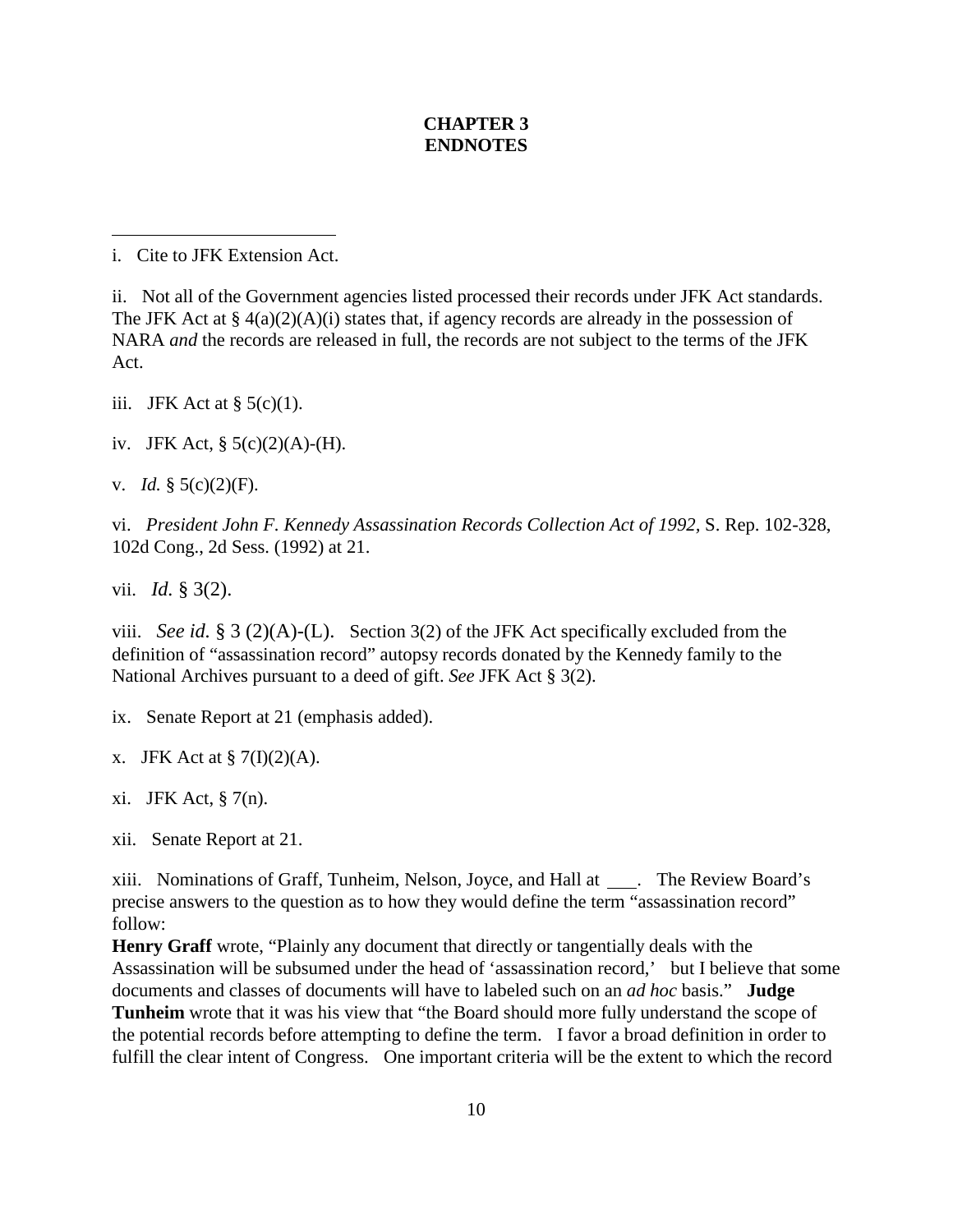<span id="page-10-0"></span>adds to the public understanding of the events and characters involved in the assassination and its aftermath." **Anna Nelson** explained that **"**My sense at this point is that the Board should encourage this broad definition of records while we establish the parameters of the issue. Defining the records is the perfect topi for public hearings. Most individuals who have extensively studied the available information have opinions on this matter. In addition, the index of names from the [HSCA] report, and the subject index in the National Archives will help clarify the issues for us. I'm sure the Board will spend considerable time on this issue because of its importance to the work of the Board." **William Joyce** wrote that "The definition of 'assassination records' will be a major challenge for the Review Board to resolve in a workable manner. In my view, the Review Board will need to establish criteria addressing: (a) the temporal proximity of the record in relation to the assassination, (b) the content of the record relative to the assassination, and (c) the relation of the record to important factors and issues perceived to be related to the assassination." And **Kermit Hall** stated that **"**The statute creating the Review Board defines an assassination record as [statutory definition]. These materials are certainly, therefore, the core of what constitutes the 'assassination records' that the Board is duty bound to treat. Any of these materials that are held in private hands are also covered by the statute and are subject to its provisions. In general, I think that the Board should take a broad view of what constitutes an assassination record within the terms of statute."

xiv. The Review Board's answers to these questions are in the Nomination Hearings of Graff, Tunheim, Nelson, Joyce, and Hall at \_\_\_. See answers to questions 8 and 9.

xv. In an effort to receive comments from all interested parties, the Review Board sent copies of the proposed interpretive regulations to agencies known to have an interest in and to be affected by the Review Board's work, particularly those that either created or now hold assassination records, and to the appropriate oversight committees in Congress. The Review Board also sent notices of the proposed interpretive regulations and request for comments to many organizations and individuals who have demonstrated an interest in the release of materials under the JFK Act or who have engaged in research into the assassination of President Kennedy.

xvi. Cite to Federal Register notice.

xvii. S. Rep. 102-328, *supra* at 18.

 $\overline{a}$ 

xviii. 60 FR 7506.

xix. Cite to definition.

xx. 44 C.F.R. 1400.1.

xxi. 44 C.F.R. 1400.2.

xxii. 44 C.F.R. § 1400.3.